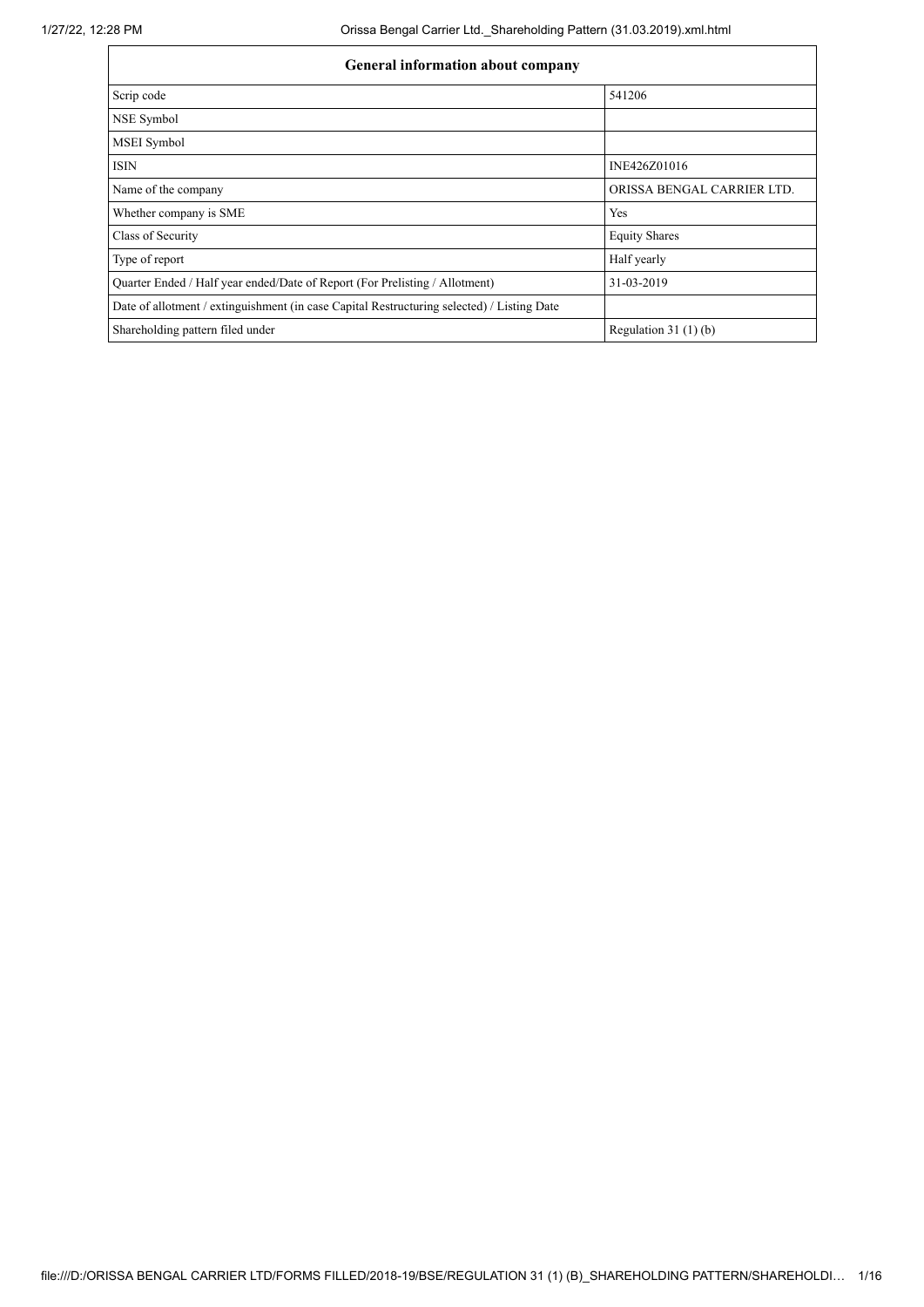|                | <b>Declaration</b>                                                                        |                |                                |                       |                             |  |  |  |
|----------------|-------------------------------------------------------------------------------------------|----------------|--------------------------------|-----------------------|-----------------------------|--|--|--|
| Sr.<br>No.     | Particular                                                                                | Yes/No         | Promoter and<br>Promoter Group | Public<br>shareholder | Non Promoter-<br>Non Public |  |  |  |
|                | Whether the Listed Entity has issued any partly paid up shares?                           | N <sub>o</sub> | N <sub>0</sub>                 | N <sub>0</sub>        | N <sub>0</sub>              |  |  |  |
| $\overline{2}$ | Whether the Listed Entity has issued any Convertible Securities                           | No             | N <sub>0</sub>                 | N <sub>0</sub>        | N <sub>0</sub>              |  |  |  |
| 3              | Whether the Listed Entity has issued any Warrants?                                        | N <sub>0</sub> | No                             | No                    | No.                         |  |  |  |
| $\overline{4}$ | Whether the Listed Entity has any shares against which<br>depository receipts are issued? | N <sub>0</sub> | N <sub>0</sub>                 | No                    | N <sub>0</sub>              |  |  |  |
| 5              | Whether the Listed Entity has any shares in locked-in?                                    | Yes            | Yes                            | Yes                   | No                          |  |  |  |
| 6              | Whether any shares held by promoters are pledge or otherwise<br>encumbered?               | N <sub>o</sub> | No                             |                       |                             |  |  |  |
| $\overline{7}$ | Whether company has equity shares with differential voting<br>rights?                     | No             | No                             | N <sub>0</sub>        | No                          |  |  |  |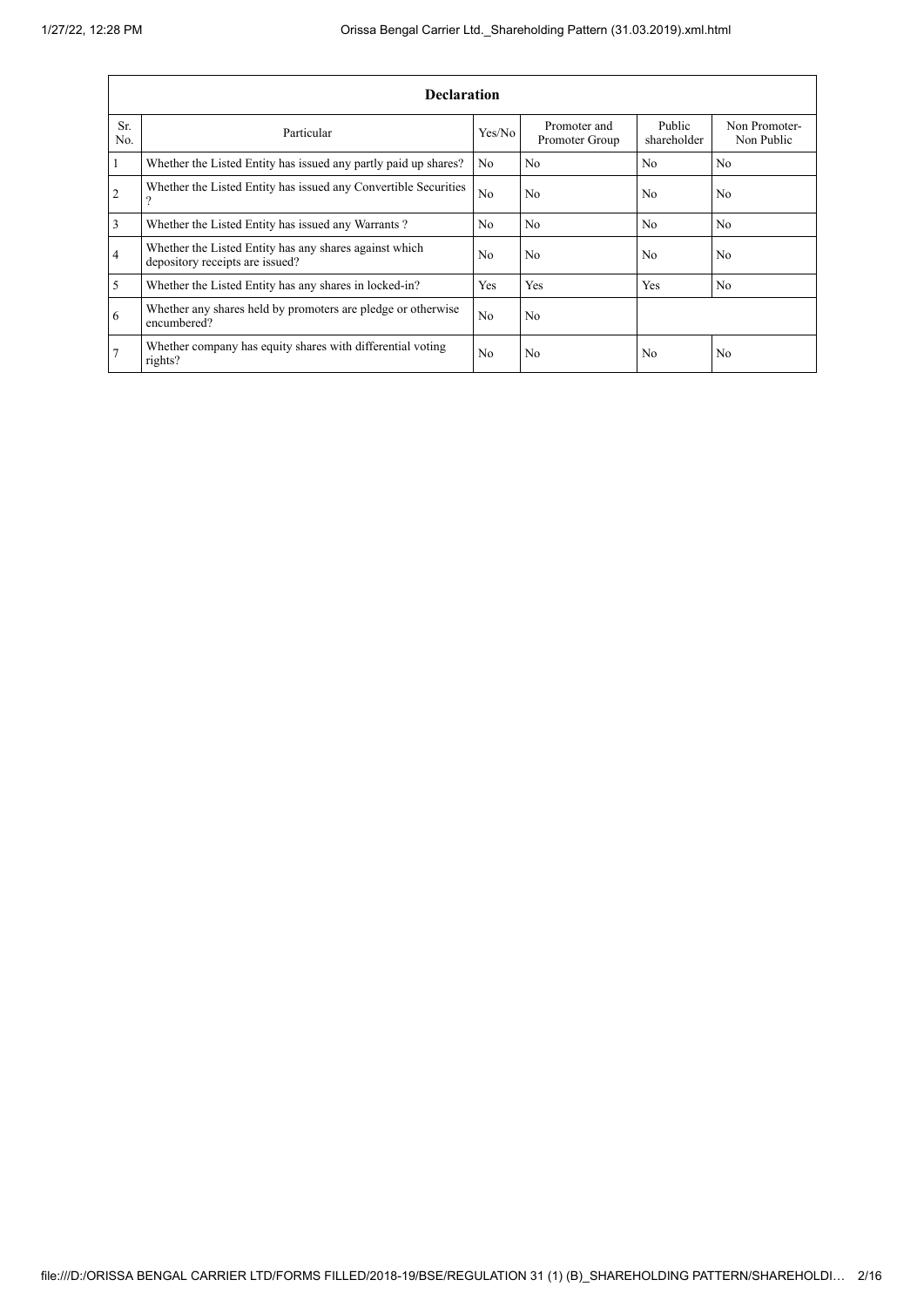$\mathbf{r}$ 

|                 | Table I - Summary Statement holding of specified securities |              |                       |                             |                          |                                            |                                                                                                                      |                                                                  |               |          |                     |
|-----------------|-------------------------------------------------------------|--------------|-----------------------|-----------------------------|--------------------------|--------------------------------------------|----------------------------------------------------------------------------------------------------------------------|------------------------------------------------------------------|---------------|----------|---------------------|
|                 | Category<br>of<br>shareholder<br>(II)                       | Nos. Of      | No. of<br>fully paid  | No. Of<br>Partly<br>paid-up | No. Of<br>shares         | Total nos.<br>shares                       | Shareholding as a<br>% of total no. of<br>shares (calculated<br>as per SCRR,<br>1957) (VIII) As a<br>% of $(A+B+C2)$ | Number of Voting Rights held in each<br>class of securities (IX) |               |          |                     |
| Category<br>(1) |                                                             | shareholders | up equity             | equity                      | underlying<br>Depository | held (VII)<br>$= (IV) +$<br>$(V)$ + $(VI)$ |                                                                                                                      | No of Voting (XIV) Rights                                        |               |          | Total as a          |
|                 |                                                             | (III)        | shares<br>held $(IV)$ | shares<br>held<br>(V)       | Receipts<br>(VI)         |                                            |                                                                                                                      | Class eg:<br>X                                                   | Class<br>eg:y | Total    | $%$ of<br>$(A+B+C)$ |
| (A)             | Promoter<br>&<br>Promoter<br>Group                          | 9            | 13337100              |                             |                          | 13337100                                   | 63.26                                                                                                                | 13337100                                                         |               | 13337100 | 63.26               |
| (B)             | Public                                                      | 233          | 7745690               |                             |                          | 7745690                                    | 36.74                                                                                                                | 7745690                                                          |               | 7745690  | 36.74               |
| (C)             | Non<br>Promoter-<br>Non Public                              |              |                       |                             |                          |                                            |                                                                                                                      |                                                                  |               |          |                     |
| (C1)            | <b>Shares</b><br>underlying<br><b>DRs</b>                   |              |                       |                             |                          |                                            |                                                                                                                      |                                                                  |               |          |                     |
| (C2)            | Shares held<br>by<br>Employee<br>Trusts                     |              |                       |                             |                          |                                            |                                                                                                                      |                                                                  |               |          |                     |
|                 | Total                                                       | 242          | 21082790              |                             |                          | 21082790                                   | 100                                                                                                                  | 21082790                                                         |               | 21082790 | 100                 |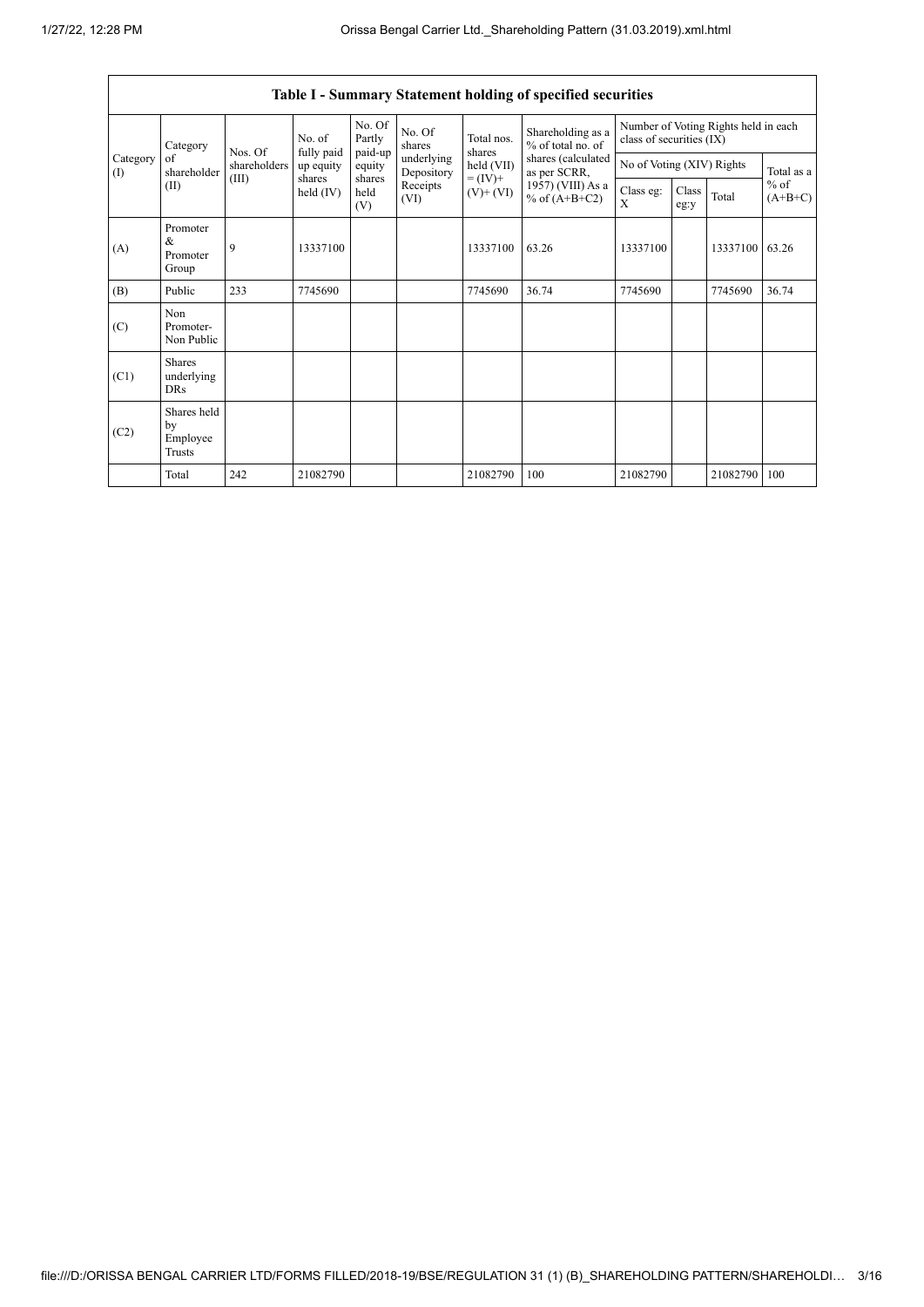|                          | Table I - Summary Statement holding of specified securities |                                                                                                     |                                       |                                                                                                               |                                                                                                                                                                                         |                                        |                                                                               |                       |                                                         |                                |
|--------------------------|-------------------------------------------------------------|-----------------------------------------------------------------------------------------------------|---------------------------------------|---------------------------------------------------------------------------------------------------------------|-----------------------------------------------------------------------------------------------------------------------------------------------------------------------------------------|----------------------------------------|-------------------------------------------------------------------------------|-----------------------|---------------------------------------------------------|--------------------------------|
| Category<br>$($ $\Gamma$ | Category<br>of<br>shareholder<br>(II)                       | No. Of<br><b>Shares</b><br>Underlying<br>Outstanding<br>convertible<br>securities<br>$(X_i)$<br>(X) | No. of<br><b>Shares</b><br>Underlying | No. Of Shares<br>Underlying<br>Outstanding<br>convertible<br>securities and<br>No. Of<br>Warrants (Xi)<br>(a) | Shareholding, as a<br>% assuming full<br>conversion of<br>convertible<br>securities (as a<br>percentage of<br>diluted share<br>capital) $(XI)$ =<br>$(VII)+(X)$ As a %<br>of $(A+B+C2)$ | Number of<br>Locked in shares<br>(XII) | Number of<br><b>Shares</b><br>pledged or<br>otherwise<br>encumbered<br>(XIII) |                       | Number of<br>equity shares<br>held in                   |                                |
|                          |                                                             |                                                                                                     | Outstanding<br>Warrants               |                                                                                                               |                                                                                                                                                                                         | No. (a)                                | As a<br>$%$ of<br>total<br>Shares<br>held<br>(b)                              | N <sub>0</sub><br>(a) | As a<br>$%$ of<br>total<br><b>Shares</b><br>held<br>(b) | dematerialized<br>form $(XIV)$ |
| (A)                      | Promoter<br>$\&$<br>Promoter<br>Group                       |                                                                                                     |                                       |                                                                                                               | 63.26                                                                                                                                                                                   | 13337100                               | 100                                                                           |                       |                                                         | 13337100                       |
| (B)                      | Public                                                      |                                                                                                     |                                       |                                                                                                               | 36.74                                                                                                                                                                                   | 2181690                                | 28.17                                                                         |                       |                                                         | 7745690                        |
| (C)                      | Non<br>Promoter-<br>Non Public                              |                                                                                                     |                                       |                                                                                                               |                                                                                                                                                                                         |                                        |                                                                               |                       |                                                         |                                |
| (C1)                     | <b>Shares</b><br>underlying<br><b>DRs</b>                   |                                                                                                     |                                       |                                                                                                               |                                                                                                                                                                                         |                                        |                                                                               |                       |                                                         |                                |
| (C2)                     | Shares held<br>by<br>Employee<br><b>Trusts</b>              |                                                                                                     |                                       |                                                                                                               |                                                                                                                                                                                         |                                        |                                                                               |                       |                                                         |                                |
|                          | Total                                                       |                                                                                                     |                                       |                                                                                                               | 100                                                                                                                                                                                     | 15518790                               | 73.61                                                                         |                       |                                                         | 21082790                       |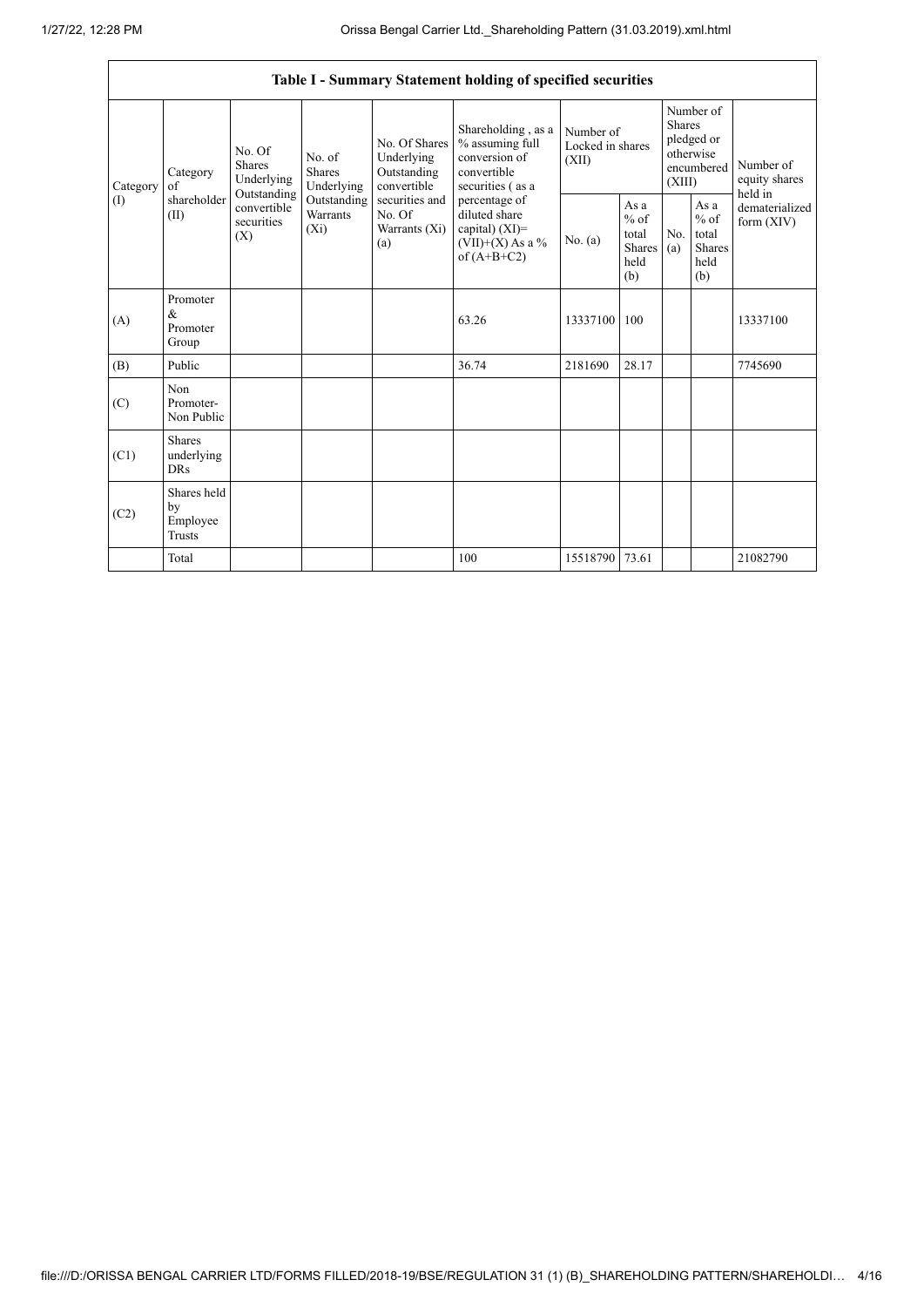|                                                                                                | Table II - Statement showing shareholding pattern of the Promoter and Promoter Group                                |                                  |                                                          |                                 |                                    |                             |                                                      |                           |               |                                      |                                 |
|------------------------------------------------------------------------------------------------|---------------------------------------------------------------------------------------------------------------------|----------------------------------|----------------------------------------------------------|---------------------------------|------------------------------------|-----------------------------|------------------------------------------------------|---------------------------|---------------|--------------------------------------|---------------------------------|
|                                                                                                |                                                                                                                     | Nos. Of<br>shareholders<br>(III) | No. of<br>fully paid<br>up equity<br>shares<br>held (IV) | No.<br>Of                       | No. Of                             | Total nos.                  | Shareholding<br>as a % of                            | class of securities (IX)  |               | Number of Voting Rights held in each |                                 |
| Sr.                                                                                            | Category &<br>Name of the                                                                                           |                                  |                                                          | Partly<br>paid-<br>up           | shares<br>underlying<br>Depository | shares<br>held<br>$(VII) =$ | total no. of<br>shares<br>(calculated as             | No of Voting (XIV) Rights |               |                                      | Total<br>as a %                 |
|                                                                                                | Shareholders (I)                                                                                                    |                                  |                                                          | equity<br>shares<br>held<br>(V) | Receipts<br>(VI)                   | $(IV)+$<br>$(V)$ + $(VI)$   | per SCRR,<br>1957) (VIII)<br>As a % of<br>$(A+B+C2)$ | Class eg:<br>X            | Class<br>eg:y | Total                                | of<br>Total<br>Voting<br>rights |
| A                                                                                              | Table II - Statement showing shareholding pattern of the Promoter and Promoter Group                                |                                  |                                                          |                                 |                                    |                             |                                                      |                           |               |                                      |                                 |
| (1)                                                                                            | Indian                                                                                                              |                                  |                                                          |                                 |                                    |                             |                                                      |                           |               |                                      |                                 |
| (a)                                                                                            | Individuals/Hindu<br>undivided Family                                                                               | 3                                | 8324100                                                  |                                 |                                    | 8324100                     | 39.48                                                | 8324100                   |               | 8324100                              | 39.48                           |
| (d)                                                                                            | Any Other<br>(specify)                                                                                              | 6                                | 5013000                                                  |                                 |                                    | 5013000                     | 23.78                                                | 5013000                   |               | 5013000                              | 23.78                           |
| Sub-Total<br>(A)(1)                                                                            |                                                                                                                     | 9                                | 13337100                                                 |                                 |                                    | 13337100                    | 63.26                                                | 13337100                  |               | 13337100                             | 63.26                           |
| (2)                                                                                            | Foreign                                                                                                             |                                  |                                                          |                                 |                                    |                             |                                                      |                           |               |                                      |                                 |
| Total<br>Shareholding<br>of Promoter<br>and<br>Promoter<br>Group $(A)=$<br>$(A)(1)+(A)$<br>(2) |                                                                                                                     | 9                                | 13337100                                                 |                                 |                                    | 13337100                    | 63.26                                                | 13337100                  |               | 13337100                             | 63.26                           |
| B                                                                                              | Table III - Statement showing shareholding pattern of the Public shareholder                                        |                                  |                                                          |                                 |                                    |                             |                                                      |                           |               |                                      |                                 |
| (1)                                                                                            | Institutions                                                                                                        |                                  |                                                          |                                 |                                    |                             |                                                      |                           |               |                                      |                                 |
| (e)                                                                                            | Foreign Portfolio<br>Investors                                                                                      | $\mathbf{1}$                     | 36000                                                    |                                 |                                    | 36000                       | 0.17                                                 | 36000                     |               | 36000                                | 0.17                            |
| Sub-Total<br>(B)(1)                                                                            |                                                                                                                     | $\mathbf{1}$                     | 36000                                                    |                                 |                                    | 36000                       | 0.17                                                 | 36000                     |               | 36000                                | 0.17                            |
| (3)                                                                                            | Non-institutions                                                                                                    |                                  |                                                          |                                 |                                    |                             |                                                      |                           |               |                                      |                                 |
| (a(i))                                                                                         | Individuals -<br>i.Individual<br>shareholders<br>holding nominal<br>share capital up<br>to Rs. 2 lakhs.             | 151                              | 919398                                                   |                                 |                                    | 919398                      | 4.36                                                 | 919398                    |               | 919398                               | 4.36                            |
| (a(ii))                                                                                        | Individuals - ii.<br>Individual<br>shareholders<br>holding nominal<br>share capital in<br>excess of Rs. 2<br>lakhs. | 62                               | 4354390                                                  |                                 |                                    | 4354390                     | 20.65                                                | 4354390                   |               | 4354390                              | 20.65                           |
| (e)                                                                                            | Any Other<br>(specify)                                                                                              | 19                               | 2435902                                                  |                                 |                                    | 2435902                     | 11.55                                                | 2435902                   |               | 2435902                              | 11.55                           |
| Sub-Total<br>(B)(3)                                                                            |                                                                                                                     | 232                              | 7709690                                                  |                                 |                                    | 7709690                     | 36.57                                                | 7709690                   |               | 7709690                              | 36.57                           |
| <b>Total Public</b><br>Shareholding<br>$(B)=(B)(1)+$<br>$(B)(2)+(B)$<br>(3)                    |                                                                                                                     | 233                              | 7745690                                                  |                                 |                                    | 7745690                     | 36.74                                                | 7745690                   |               | 7745690                              | 36.74                           |
| $\mathbf C$                                                                                    | Table IV - Statement showing shareholding pattern of the Non Promoter- Non Public shareholder                       |                                  |                                                          |                                 |                                    |                             |                                                      |                           |               |                                      |                                 |
| Total (<br>$A+B+C2$ )                                                                          |                                                                                                                     | 242                              | 21082790                                                 |                                 |                                    | 21082790                    | 100                                                  | 21082790                  |               | 21082790                             | 100                             |
| Total<br>$(A+B+C)$                                                                             |                                                                                                                     | 242                              | 21082790                                                 |                                 |                                    | 21082790                    | 100                                                  | 21082790                  |               | 21082790                             | 100                             |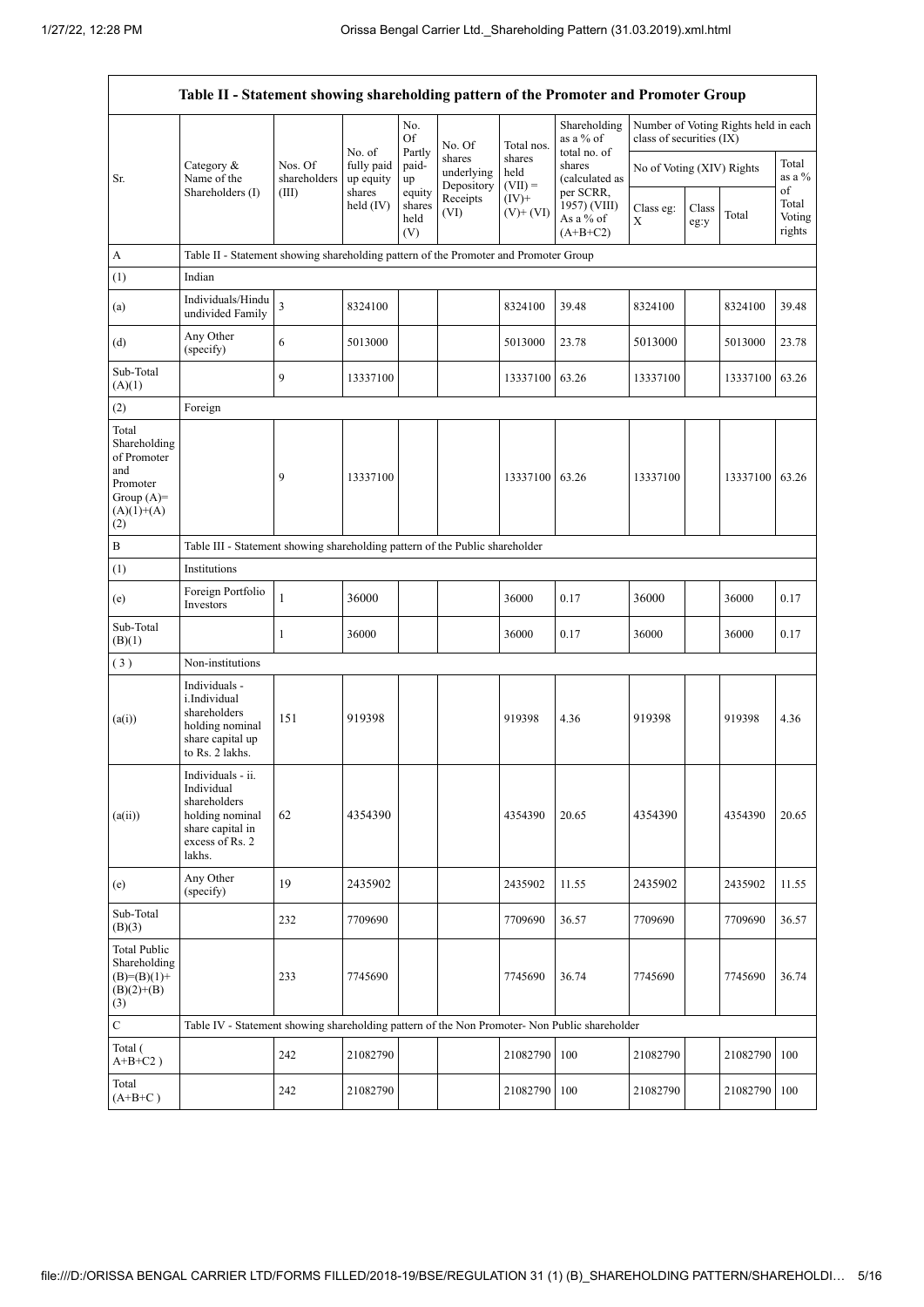.

|                                                                                         |                                                                                          |                                                                             |                                                                                                               | Table II - Statement showing shareholding pattern of the Promoter and Promoter Group                                                                                              |                                        |                                                         |                                                                               |                                                         |                                       |
|-----------------------------------------------------------------------------------------|------------------------------------------------------------------------------------------|-----------------------------------------------------------------------------|---------------------------------------------------------------------------------------------------------------|-----------------------------------------------------------------------------------------------------------------------------------------------------------------------------------|----------------------------------------|---------------------------------------------------------|-------------------------------------------------------------------------------|---------------------------------------------------------|---------------------------------------|
| Sr.                                                                                     | No. Of<br><b>Shares</b><br>Underlying<br>Outstanding<br>convertible<br>securities<br>(X) | No. of<br><b>Shares</b><br>Underlying<br>Outstanding<br>Warrants<br>$(X_i)$ | No. Of Shares<br>Underlying<br>Outstanding<br>convertible<br>securities and<br>No. Of<br>Warrants (Xi)<br>(a) | Shareholding , as a %<br>assuming full<br>conversion of<br>convertible securities (<br>as a percentage of<br>diluted share capital)<br>$(XI) = (VII)+(X) As a %$<br>of $(A+B+C2)$ | Number of<br>Locked in shares<br>(XII) |                                                         | Number of<br><b>Shares</b><br>pledged or<br>otherwise<br>encumbered<br>(XIII) |                                                         | Number of<br>equity shares<br>held in |
|                                                                                         |                                                                                          |                                                                             |                                                                                                               |                                                                                                                                                                                   | No. (a)                                | As a<br>$%$ of<br>total<br><b>Shares</b><br>held<br>(b) | No.<br>(a)                                                                    | As a<br>$%$ of<br>total<br><b>Shares</b><br>held<br>(b) | dematerialized<br>form $(XIV)$        |
| $\boldsymbol{\mathsf{A}}$                                                               |                                                                                          |                                                                             |                                                                                                               | Table II - Statement showing shareholding pattern of the Promoter and Promoter Group                                                                                              |                                        |                                                         |                                                                               |                                                         |                                       |
| (1)                                                                                     | Indian                                                                                   |                                                                             |                                                                                                               |                                                                                                                                                                                   |                                        |                                                         |                                                                               |                                                         |                                       |
| (a)                                                                                     |                                                                                          |                                                                             |                                                                                                               | 39.48                                                                                                                                                                             | 8324100                                | 100                                                     |                                                                               |                                                         | 8324100                               |
| (d)                                                                                     |                                                                                          |                                                                             |                                                                                                               | 23.78                                                                                                                                                                             | 5013000                                | 100                                                     |                                                                               |                                                         | 5013000                               |
| Sub-Total (A)<br>(1)                                                                    |                                                                                          |                                                                             |                                                                                                               | 63.26                                                                                                                                                                             | 13337100                               | 100                                                     |                                                                               |                                                         | 13337100                              |
| (2)                                                                                     | Foreign                                                                                  |                                                                             |                                                                                                               |                                                                                                                                                                                   |                                        |                                                         |                                                                               |                                                         |                                       |
| Total<br>Shareholding<br>of Promoter<br>and Promoter<br>Group $(A)=$<br>$(A)(1)+(A)(2)$ |                                                                                          |                                                                             |                                                                                                               | 63.26                                                                                                                                                                             | 13337100                               | 100                                                     |                                                                               |                                                         | 13337100                              |
| $\, {\bf B}$                                                                            |                                                                                          |                                                                             |                                                                                                               | Table III - Statement showing shareholding pattern of the Public shareholder                                                                                                      |                                        |                                                         |                                                                               |                                                         |                                       |
| (1)                                                                                     | Institutions                                                                             |                                                                             |                                                                                                               |                                                                                                                                                                                   |                                        |                                                         |                                                                               |                                                         |                                       |
| (e)                                                                                     |                                                                                          |                                                                             |                                                                                                               | 0.17                                                                                                                                                                              | $\boldsymbol{0}$                       | $\boldsymbol{0}$                                        |                                                                               |                                                         | 36000                                 |
| Sub-Total (B)<br>(1)                                                                    |                                                                                          |                                                                             |                                                                                                               | 0.17                                                                                                                                                                              | $\boldsymbol{0}$                       | $\boldsymbol{0}$                                        |                                                                               |                                                         | 36000                                 |
| (3)                                                                                     | Non-institutions                                                                         |                                                                             |                                                                                                               |                                                                                                                                                                                   |                                        |                                                         |                                                                               |                                                         |                                       |
| (a(i))                                                                                  |                                                                                          |                                                                             |                                                                                                               | 4.36                                                                                                                                                                              | 15300                                  | 1.66                                                    |                                                                               |                                                         | 919398                                |
| (a(ii))                                                                                 |                                                                                          |                                                                             |                                                                                                               | 20.65                                                                                                                                                                             | 2094390                                | 48.1                                                    |                                                                               |                                                         | 4354390                               |
| (e)                                                                                     |                                                                                          |                                                                             |                                                                                                               | 11.55                                                                                                                                                                             | 72000                                  | 2.96                                                    |                                                                               |                                                         | 2435902                               |
| Sub-Total (B)<br>(3)                                                                    |                                                                                          |                                                                             |                                                                                                               | 36.57                                                                                                                                                                             | 2181690                                | 28.3                                                    |                                                                               |                                                         | 7709690                               |
| <b>Total Public</b><br>Shareholding<br>$(B)=(B)(1)+$<br>$(B)(2)+(B)(3)$                 |                                                                                          |                                                                             |                                                                                                               | 36.74                                                                                                                                                                             | 2181690                                | 28.17                                                   |                                                                               |                                                         | 7745690                               |
| $\mathbf C$                                                                             |                                                                                          |                                                                             |                                                                                                               | Table IV - Statement showing shareholding pattern of the Non Promoter- Non Public shareholder                                                                                     |                                        |                                                         |                                                                               |                                                         |                                       |
| Total (<br>$A+B+C2$ )                                                                   |                                                                                          |                                                                             |                                                                                                               | 100                                                                                                                                                                               | 15518790                               | 73.61                                                   |                                                                               |                                                         | 21082790                              |
| Total<br>$(A+B+C)$                                                                      |                                                                                          |                                                                             |                                                                                                               | 100                                                                                                                                                                               | 15518790 73.61                         |                                                         |                                                                               |                                                         | 21082790                              |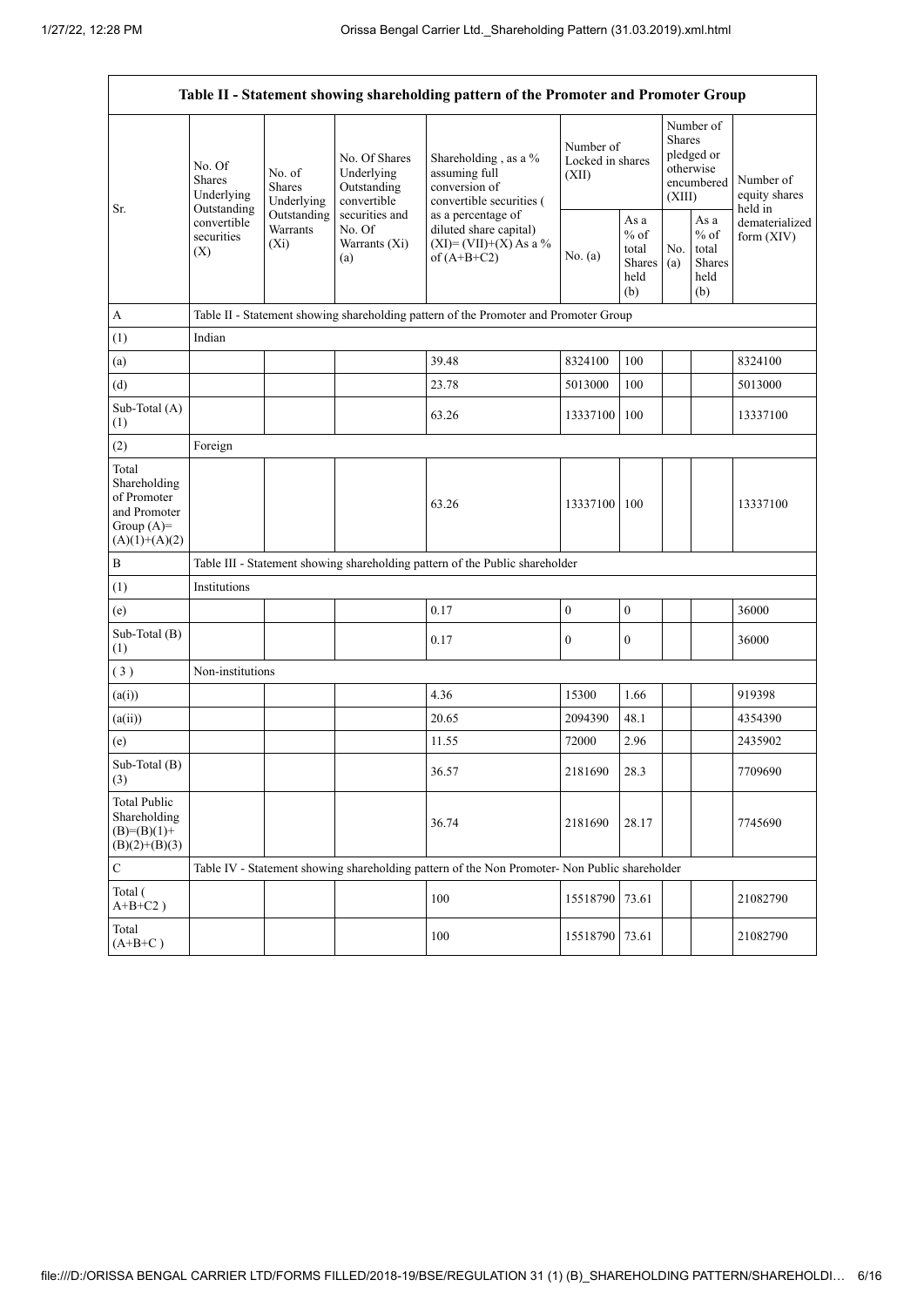|                                                                                                                                                                                             |                                                               | Individuals/Hindu undivided Family |                                      |                          |  |  |  |
|---------------------------------------------------------------------------------------------------------------------------------------------------------------------------------------------|---------------------------------------------------------------|------------------------------------|--------------------------------------|--------------------------|--|--|--|
| Searial No.                                                                                                                                                                                 | $\mathbf{1}$                                                  | $\sqrt{2}$                         | 3                                    |                          |  |  |  |
| Name of the<br>Shareholders (I)                                                                                                                                                             | <b>SHAKUNTALA DEVI</b><br><b>AGRAWAL</b>                      | <b>RATAN KUMAR</b><br>AGRAWAL      | <b>MANOJ KUMAR</b><br><b>AGRAWAL</b> | Click here to go<br>back |  |  |  |
| PAN(II)                                                                                                                                                                                     | ACOPA7642L                                                    | ACJPA2794A                         | ACOPA2896C                           | Total                    |  |  |  |
| No. of fully paid<br>up equity shares<br>held (IV)                                                                                                                                          | 2965500                                                       | 2930400                            | 2428200                              | 8324100                  |  |  |  |
| No. Of Partly paid-<br>up equity shares<br>held (V)                                                                                                                                         |                                                               |                                    |                                      |                          |  |  |  |
| No. Of shares<br>underlying<br>Depository<br>Receipts (VI)                                                                                                                                  |                                                               |                                    |                                      |                          |  |  |  |
| Total nos. shares<br>held $(VII) = (IV) +$<br>$(V)+(VI)$                                                                                                                                    | 2965500                                                       | 2930400                            | 2428200                              | 8324100                  |  |  |  |
| Shareholding as a<br>% of total no. of<br>shares (calculated<br>as per SCRR,<br>1957) (VIII) As a<br>% of $(A+B+C2)$                                                                        | 14.07                                                         | 13.9                               | 11.52                                | 39.48                    |  |  |  |
|                                                                                                                                                                                             | Number of Voting Rights held in each class of securities (IX) |                                    |                                      |                          |  |  |  |
| Class eg:X                                                                                                                                                                                  | 2965500                                                       | 2930400                            | 2428200                              | 8324100                  |  |  |  |
| Class eg:y                                                                                                                                                                                  |                                                               |                                    |                                      |                          |  |  |  |
| Total                                                                                                                                                                                       | 2965500                                                       | 2930400                            | 2428200                              | 8324100                  |  |  |  |
| Total as a % of<br>Total Voting rights                                                                                                                                                      | 14.07                                                         | 13.9                               | 11.52                                | 39.48                    |  |  |  |
| No. Of Shares<br>Underlying<br>Outstanding<br>convertible<br>securities (X)                                                                                                                 |                                                               |                                    |                                      |                          |  |  |  |
| No. of Shares<br>Underlying<br>Outstanding<br>Warrants (Xi)                                                                                                                                 |                                                               |                                    |                                      |                          |  |  |  |
| No. Of Shares<br>Underlying<br>Outstanding<br>convertible<br>securities and No.<br>Of Warrants (Xi)<br>(a)                                                                                  |                                                               |                                    |                                      |                          |  |  |  |
| Shareholding, as a<br>% assuming full<br>conversion of<br>convertible<br>securities (as a<br>percentage of<br>diluted share<br>capital) $(XI)$ =<br>$(VII)+(Xi)(a)$ As a<br>% of $(A+B+C2)$ | 14.07                                                         | 13.9                               | 11.52                                | 39.48                    |  |  |  |
| Number of Locked in shares (XII)                                                                                                                                                            |                                                               |                                    |                                      |                          |  |  |  |
| No. (a)                                                                                                                                                                                     | 2965500                                                       | 2930400                            | 2428200                              | 8324100                  |  |  |  |
| As a % of total<br>Shares held (b)                                                                                                                                                          | 100                                                           | 100                                | 100                                  | 100                      |  |  |  |
|                                                                                                                                                                                             | Number of Shares pledged or otherwise encumbered (XIII)       |                                    |                                      |                          |  |  |  |
| No. (a)                                                                                                                                                                                     |                                                               |                                    |                                      |                          |  |  |  |
| As a % of total<br>Shares held (b)                                                                                                                                                          |                                                               |                                    |                                      |                          |  |  |  |
| Number of equity<br>shares held in<br>dematerialized<br>form (XIV)                                                                                                                          | 2965500                                                       | 2930400                            | 2428200                              | 8324100                  |  |  |  |
| Reason for not providing PAN                                                                                                                                                                |                                                               |                                    |                                      |                          |  |  |  |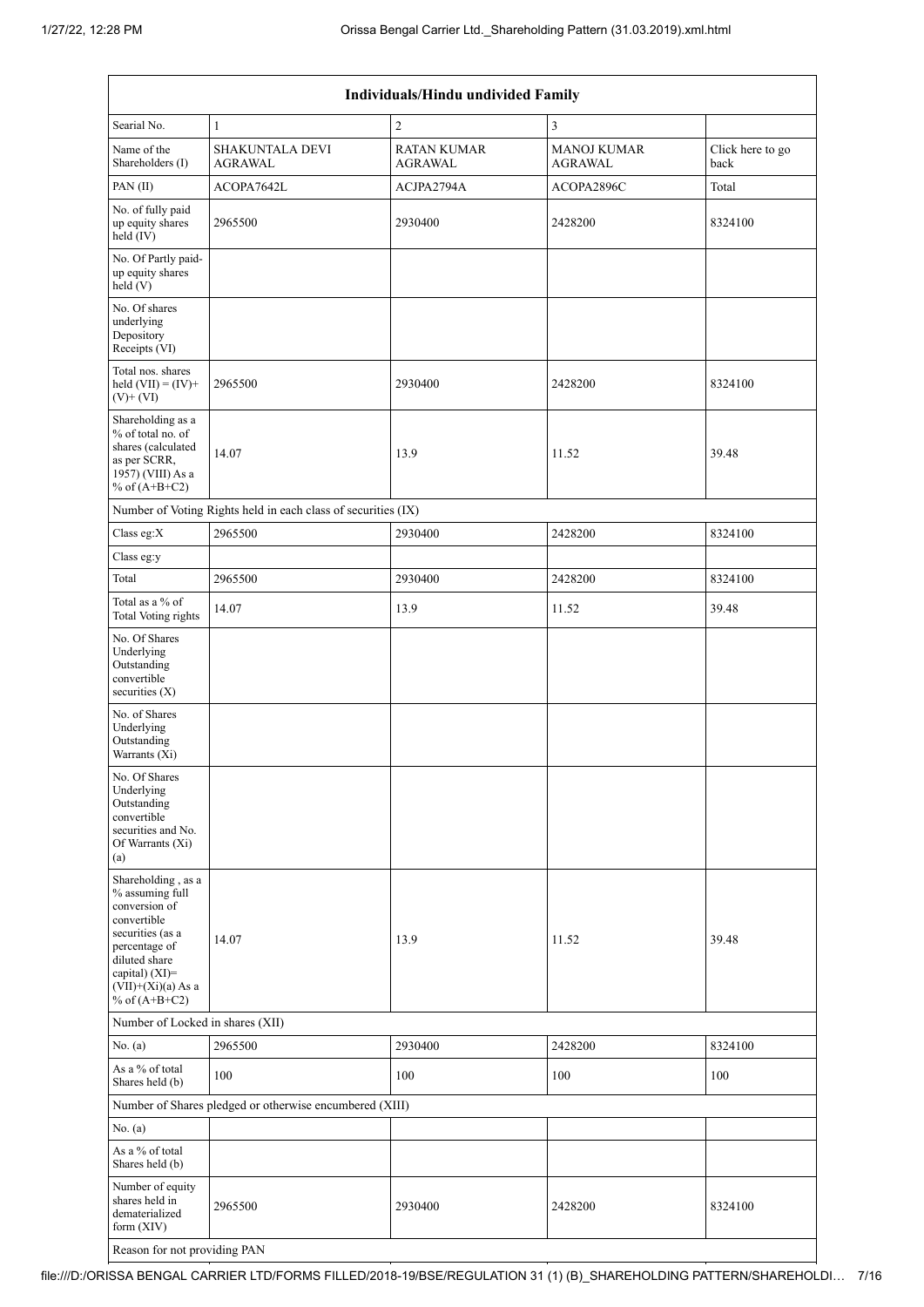| Reason for not<br>providing PAN |          |          |          |  |
|---------------------------------|----------|----------|----------|--|
| Shareholder type                | Promoter | Promoter | Promoter |  |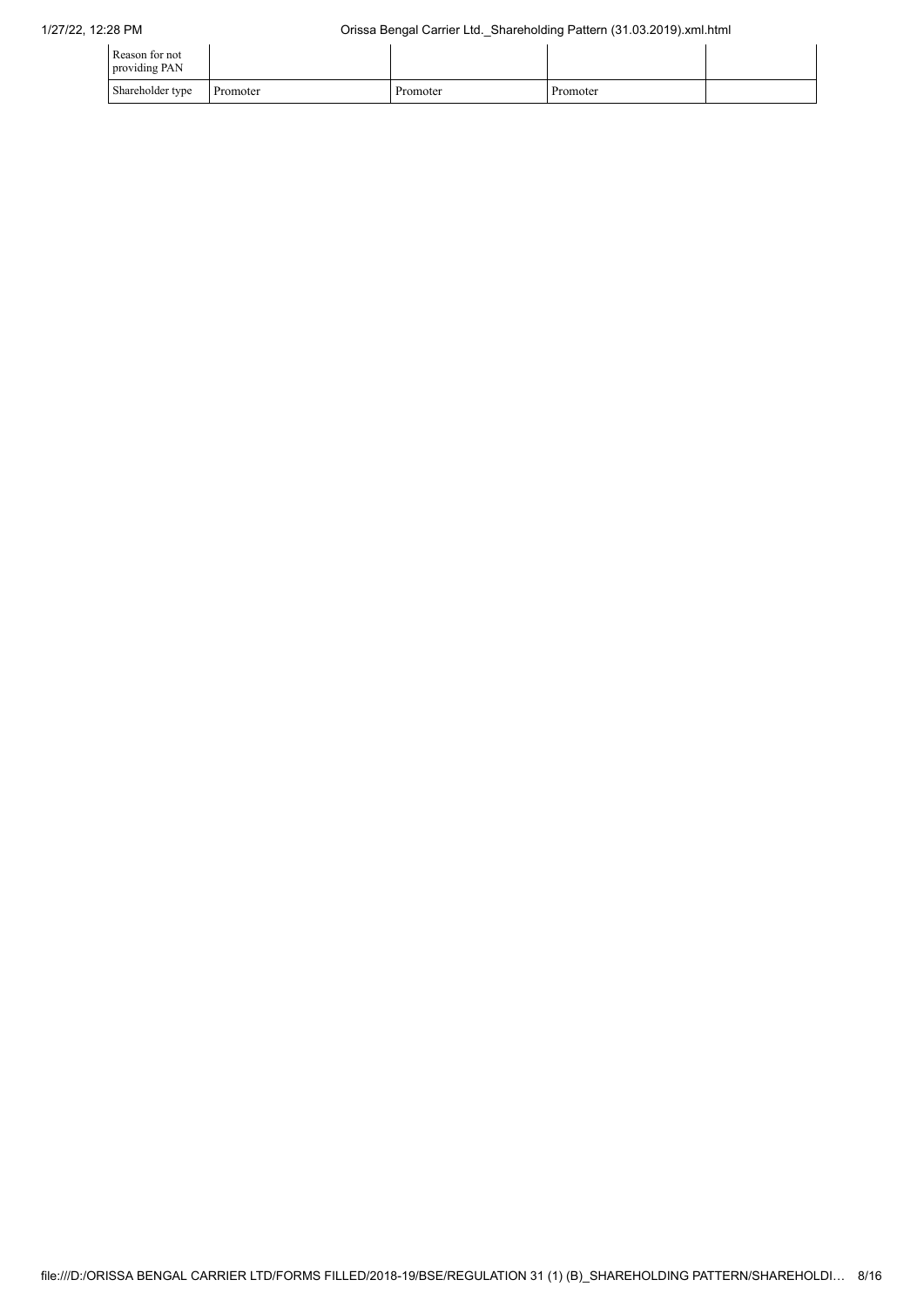|                                                                                                                                                                                      |                                        |                                                               | Any Other (specify)                             |                                                   |                                        |                                        |
|--------------------------------------------------------------------------------------------------------------------------------------------------------------------------------------|----------------------------------------|---------------------------------------------------------------|-------------------------------------------------|---------------------------------------------------|----------------------------------------|----------------------------------------|
| Searial No.                                                                                                                                                                          | $\mathbf{1}$                           | $\overline{c}$                                                | 3                                               | $\overline{4}$                                    | 5                                      | 6                                      |
| Category                                                                                                                                                                             | Director or<br>Director's<br>Relatives | <b>Bodies Corporate</b>                                       | Director or<br>Director's<br>Relatives          | Director or<br>Director's<br>Relatives            | Director or<br>Director's<br>Relatives | Director or<br>Director's<br>Relatives |
| Name of the<br>Shareholders (I)                                                                                                                                                      | <b>SONAL</b><br><b>AGRAWAL</b>         | <b>RSR</b><br><b>INFRASTRUCTURE</b><br>PRIVATE LIMITED        | <b>BANARSI</b><br><b>DEVI</b><br><b>AGRAWAL</b> | <b>MANOJ</b><br><b>AGRAWAL</b><br><b>AND SONS</b> | <b>RISHI KUMAR</b><br><b>AND SONS</b>  | <b>SUNITA DEVI</b><br><b>MITTAL</b>    |
| PAN(II)                                                                                                                                                                              | AEXPA7485G                             | AADCR9180L                                                    | AFDPA6695R                                      | AAIHM6913L                                        | AAGHR5969H                             | AIMPM2458G                             |
| No. of the<br>Shareholders (I)                                                                                                                                                       | 1                                      | 1                                                             | 1                                               | 1                                                 | $\mathbf{1}$                           | 1                                      |
| No. of fully paid<br>up equity shares<br>held $(IV)$                                                                                                                                 | 2701800                                | 1800000                                                       | 410400                                          | 81000                                             | 18000                                  | 1800                                   |
| No. Of Partly paid-<br>up equity shares<br>held (V)                                                                                                                                  |                                        |                                                               |                                                 |                                                   |                                        |                                        |
| No. Of shares<br>underlying<br>Depository<br>Receipts (VI)                                                                                                                           |                                        |                                                               |                                                 |                                                   |                                        |                                        |
| Total nos. shares<br>held $(VII) = (IV) +$<br>$(V)+(VI)$                                                                                                                             | 2701800                                | 1800000                                                       | 410400                                          | 81000                                             | 18000                                  | 1800                                   |
| Shareholding as a<br>% of total no. of<br>shares (calculated<br>as per SCRR,<br>1957) (VIII) As a<br>% of $(A+B+C2)$                                                                 | 12.82                                  | 8.54                                                          | 1.95                                            | 0.38                                              | 0.09                                   | 0.01                                   |
|                                                                                                                                                                                      |                                        | Number of Voting Rights held in each class of securities (IX) |                                                 |                                                   |                                        |                                        |
| Class eg: X                                                                                                                                                                          | 2701800                                | 1800000                                                       | 410400                                          | 81000                                             | 18000                                  | 1800                                   |
| Class eg:y                                                                                                                                                                           |                                        |                                                               |                                                 |                                                   |                                        |                                        |
| Total                                                                                                                                                                                | 2701800                                | 1800000                                                       | 410400                                          | 81000                                             | 18000                                  | 1800                                   |
| Total as a % of<br><b>Total Voting rights</b>                                                                                                                                        | 12.82                                  | 8.54                                                          | 1.95                                            | 0.38                                              | 0.09                                   | $0.01\,$                               |
| No. Of Shares<br>Underlying<br>Outstanding<br>convertible<br>securities $(X)$                                                                                                        |                                        |                                                               |                                                 |                                                   |                                        |                                        |
| No. of Shares<br>Underlying<br>Outstanding<br>Warrants (Xi)                                                                                                                          |                                        |                                                               |                                                 |                                                   |                                        |                                        |
| No. Of Shares<br>Underlying<br>Outstanding<br>convertible<br>securities and No.<br>Of Warrants (Xi)<br>(a)                                                                           |                                        |                                                               |                                                 |                                                   |                                        |                                        |
| Shareholding, as a<br>% assuming full<br>conversion of<br>convertible<br>securities (as a<br>percentage of<br>diluted share<br>capital) (XI)=<br>$(VII)+(X)$ As a %<br>of $(A+B+C2)$ | 12.82                                  | 8.54                                                          | 1.95                                            | 0.38                                              | 0.09                                   | 0.01                                   |
| Number of Locked in shares (XII)                                                                                                                                                     |                                        |                                                               |                                                 |                                                   |                                        |                                        |
| No. (a)                                                                                                                                                                              | 2701800                                | 1800000                                                       | 410400                                          | 81000                                             | 18000                                  | 1800                                   |
| As a % of total<br>Shares held (b)                                                                                                                                                   | 100                                    | 100                                                           | 100                                             | 100                                               | 100                                    | 100                                    |
|                                                                                                                                                                                      |                                        | Number of Shares pledged or otherwise encumbered (XIII)       |                                                 |                                                   |                                        |                                        |
| No. $(a)$                                                                                                                                                                            |                                        |                                                               |                                                 |                                                   |                                        |                                        |

file:///D:/ORISSA BENGAL CARRIER LTD/FORMS FILLED/2018-19/BSE/REGULATION 31 (1) (B)\_SHAREHOLDING PATTERN/SHAREHOLDI… 9/16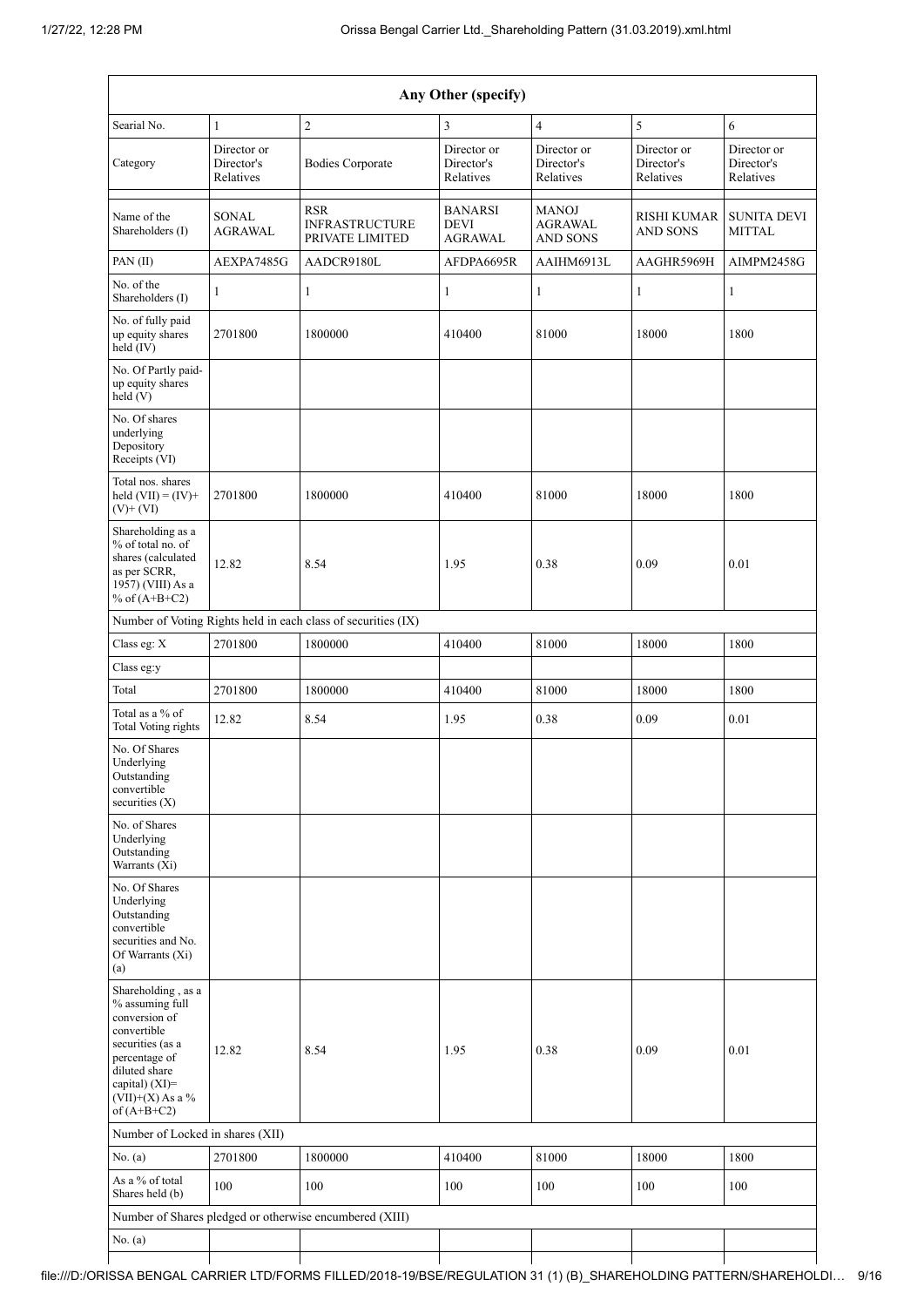## 1/27/22, 12:28 PM Orissa Bengal Carrier Ltd.\_Shareholding Pattern (31.03.2019).xml.html

| As a % of total<br>Shares held (b)                                   |                                 |         |                |                |                |                |  |  |
|----------------------------------------------------------------------|---------------------------------|---------|----------------|----------------|----------------|----------------|--|--|
| Number of equity<br>shares held in<br>dematerialized<br>form $(XIV)$ | 2701800                         | 1800000 | 410400         | 81000          | 18000          | 1800           |  |  |
|                                                                      | Reason for not providing PAN    |         |                |                |                |                |  |  |
| Reason for not<br>providing PAN                                      |                                 |         |                |                |                |                |  |  |
| Shareholder type                                                     | Promoter Group   Promoter Group |         | Promoter Group | Promoter Group | Promoter Group | Promoter Group |  |  |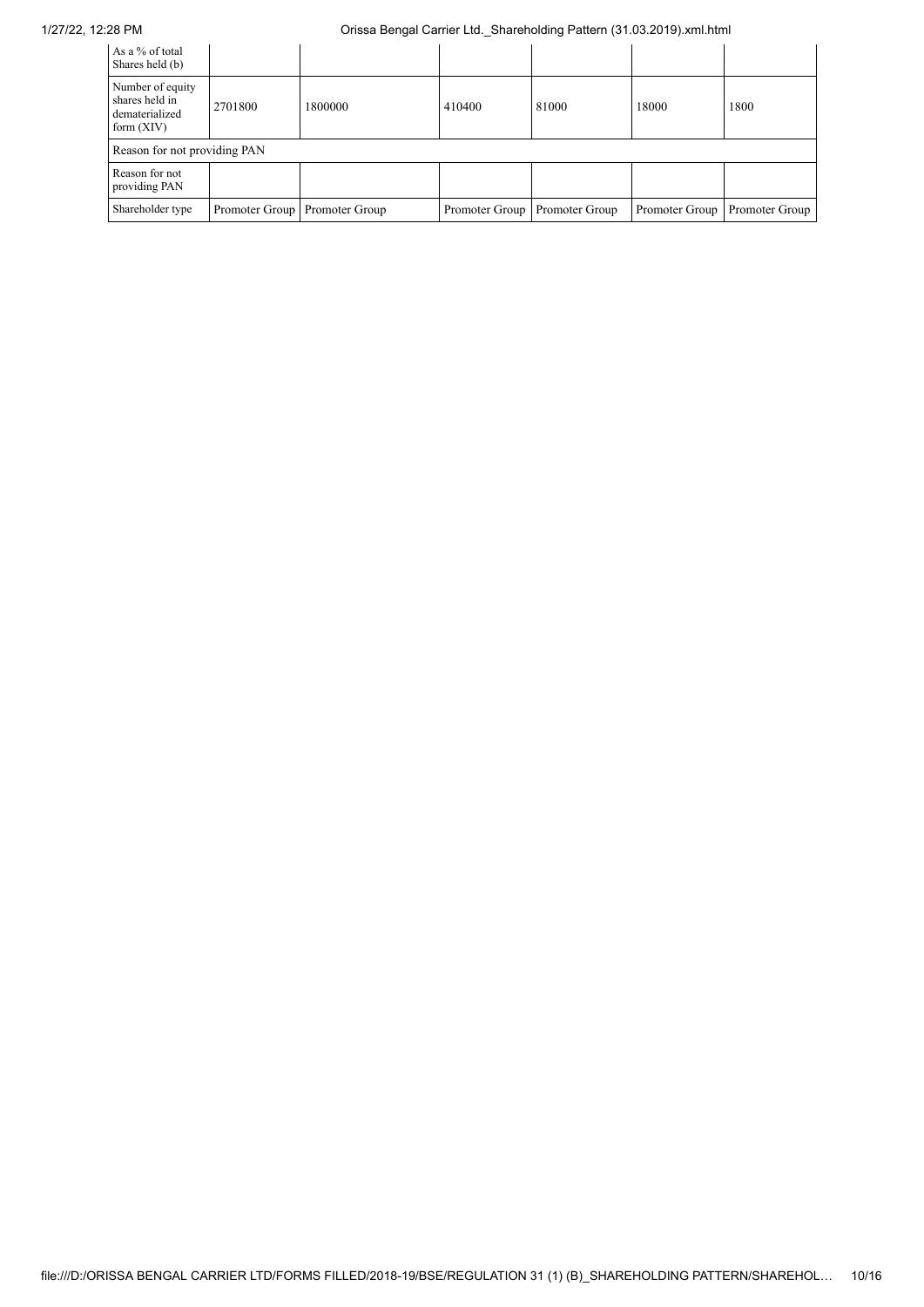|                                                                                                                                                                                      | Any Other (specify)                                           |  |  |  |  |  |  |
|--------------------------------------------------------------------------------------------------------------------------------------------------------------------------------------|---------------------------------------------------------------|--|--|--|--|--|--|
| Searial No.                                                                                                                                                                          |                                                               |  |  |  |  |  |  |
| Category                                                                                                                                                                             | Click here to go back                                         |  |  |  |  |  |  |
| Name of the<br>Shareholders (I)                                                                                                                                                      |                                                               |  |  |  |  |  |  |
| PAN(II)                                                                                                                                                                              | Total                                                         |  |  |  |  |  |  |
| No. of the<br>Shareholders (I)                                                                                                                                                       | 6                                                             |  |  |  |  |  |  |
| No. of fully paid<br>up equity shares<br>held (IV)                                                                                                                                   | 5013000                                                       |  |  |  |  |  |  |
| No. Of Partly paid-<br>up equity shares<br>held (V)                                                                                                                                  |                                                               |  |  |  |  |  |  |
| No. Of shares<br>underlying<br>Depository<br>Receipts (VI)                                                                                                                           |                                                               |  |  |  |  |  |  |
| Total nos. shares<br>held $(VII) = (IV) +$<br>$(V)$ + $(VI)$                                                                                                                         | 5013000                                                       |  |  |  |  |  |  |
| Shareholding as a<br>% of total no. of<br>shares (calculated<br>as per SCRR,<br>1957) (VIII) As a<br>% of $(A+B+C2)$                                                                 | 23.78                                                         |  |  |  |  |  |  |
|                                                                                                                                                                                      | Number of Voting Rights held in each class of securities (IX) |  |  |  |  |  |  |
| Class eg: X                                                                                                                                                                          | 5013000                                                       |  |  |  |  |  |  |
| Class eg:y                                                                                                                                                                           |                                                               |  |  |  |  |  |  |
| Total                                                                                                                                                                                | 5013000                                                       |  |  |  |  |  |  |
| Total as a % of<br>Total Voting rights                                                                                                                                               | 23.78                                                         |  |  |  |  |  |  |
| No. Of Shares<br>Underlying<br>Outstanding<br>convertible<br>securities (X)                                                                                                          |                                                               |  |  |  |  |  |  |
| No. of Shares<br>Underlying<br>Outstanding<br>Warrants (Xi)                                                                                                                          |                                                               |  |  |  |  |  |  |
| No. Of Shares<br>Underlying<br>Outstanding<br>convertible<br>securities and No.<br>Of Warrants (Xi)<br>(a)                                                                           |                                                               |  |  |  |  |  |  |
| Shareholding, as a<br>% assuming full<br>conversion of<br>convertible<br>securities (as a<br>percentage of<br>diluted share<br>capital) (XI)=<br>$(VII)+(X)$ As a %<br>of $(A+B+C2)$ | 23.78                                                         |  |  |  |  |  |  |
| Number of Locked in shares (XII)                                                                                                                                                     |                                                               |  |  |  |  |  |  |
| No. (a)                                                                                                                                                                              | 5013000                                                       |  |  |  |  |  |  |
| As a % of total<br>Shares held (b)                                                                                                                                                   | 100                                                           |  |  |  |  |  |  |
|                                                                                                                                                                                      | Number of Shares pledged or otherwise encumbered (XIII)       |  |  |  |  |  |  |
| No. $(a)$                                                                                                                                                                            |                                                               |  |  |  |  |  |  |
| As a % of total<br>Shares held (b)                                                                                                                                                   |                                                               |  |  |  |  |  |  |
| Number of equity                                                                                                                                                                     | 5013000                                                       |  |  |  |  |  |  |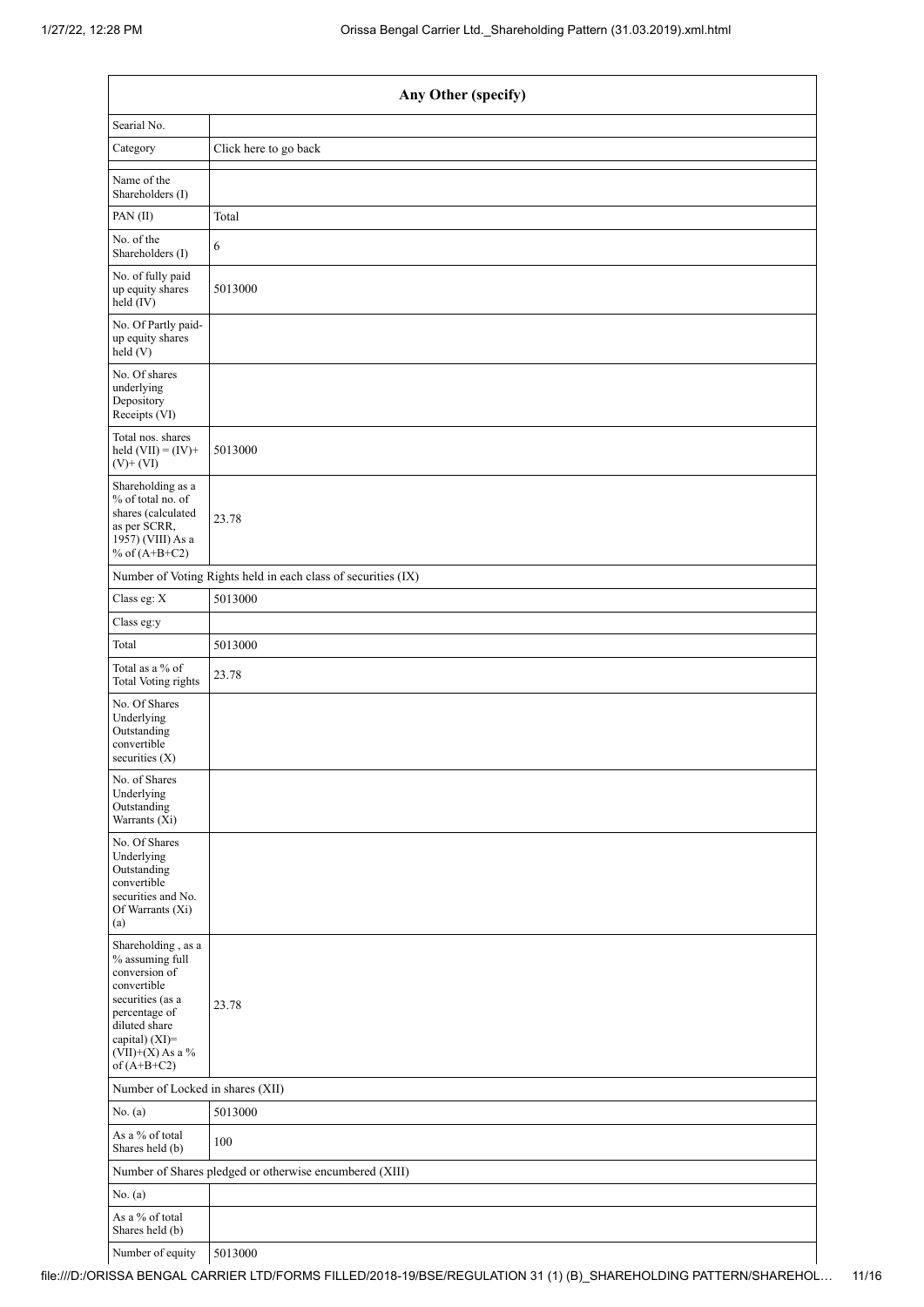| shares held in<br>dematerialized<br>form $(XIV)$ |  |  |  |  |
|--------------------------------------------------|--|--|--|--|
| Reason for not providing PAN                     |  |  |  |  |
| Reason for not<br>providing PAN                  |  |  |  |  |
| Shareholder type                                 |  |  |  |  |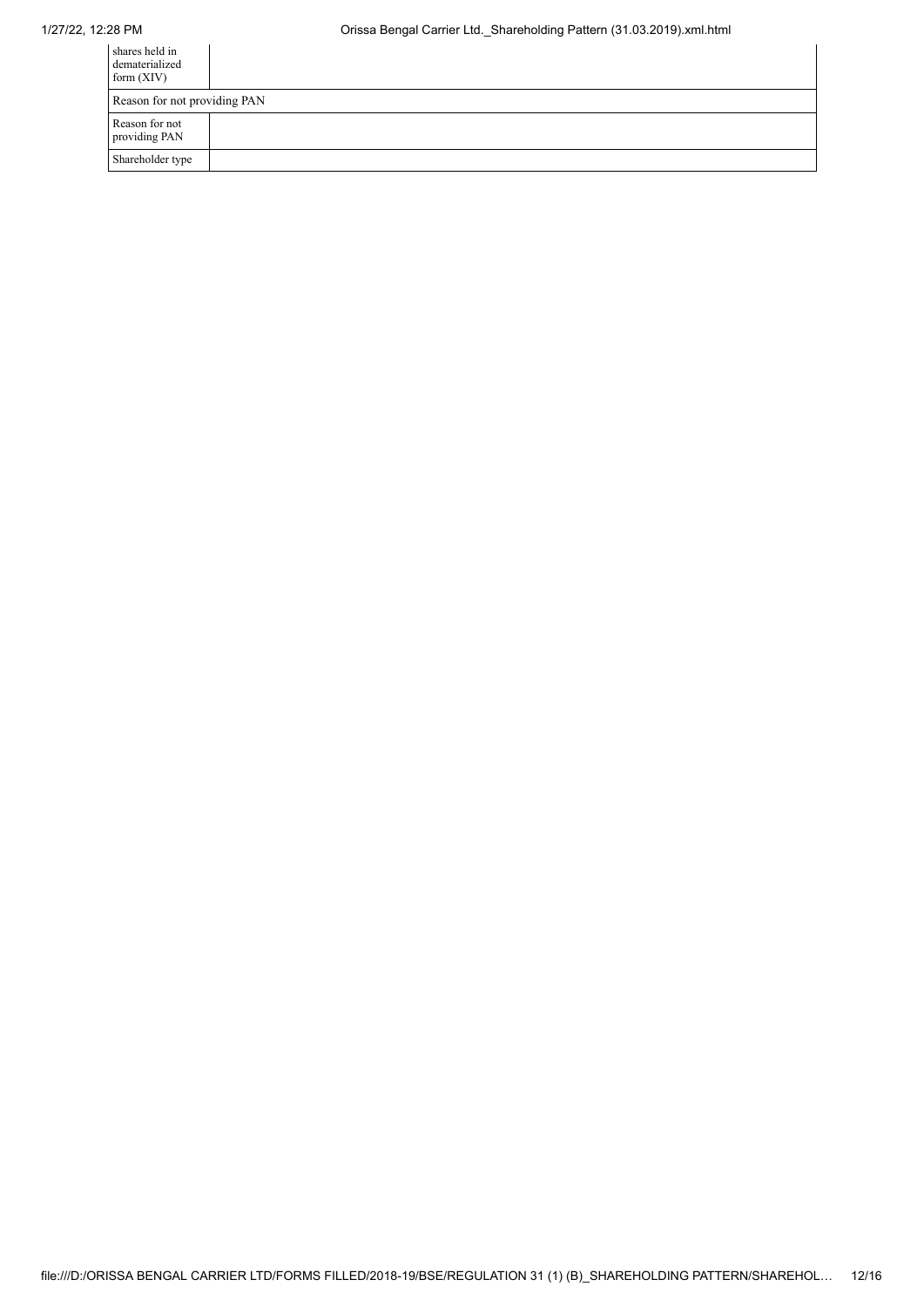| Individuals - ii. Individual shareholders holding nominal share capital in excess of Rs. 2 lakhs.                                                                                    |                                                               |                       |  |  |  |  |  |  |
|--------------------------------------------------------------------------------------------------------------------------------------------------------------------------------------|---------------------------------------------------------------|-----------------------|--|--|--|--|--|--|
| Searial No.                                                                                                                                                                          | $\mathbf{1}$                                                  |                       |  |  |  |  |  |  |
| Name of the<br>Shareholders (I)                                                                                                                                                      | <b>FLOYD FILANDRO LINHARES</b>                                | Click here to go back |  |  |  |  |  |  |
| PAN(II)                                                                                                                                                                              | AACPL0940N                                                    | Total                 |  |  |  |  |  |  |
| No. of fully paid<br>up equity shares<br>held (IV)                                                                                                                                   | 460000                                                        | 460000                |  |  |  |  |  |  |
| No. Of Partly paid-<br>up equity shares<br>held (V)                                                                                                                                  |                                                               |                       |  |  |  |  |  |  |
| No. Of shares<br>underlying<br>Depository<br>Receipts (VI)                                                                                                                           |                                                               |                       |  |  |  |  |  |  |
| Total nos. shares<br>held $(VII) = (IV) +$<br>$(V)$ + $(VI)$                                                                                                                         | 460000                                                        | 460000                |  |  |  |  |  |  |
| Shareholding as a<br>% of total no. of<br>shares (calculated<br>as per SCRR,<br>1957) (VIII) As a<br>% of $(A+B+C2)$                                                                 | 2.18                                                          | 2.18                  |  |  |  |  |  |  |
|                                                                                                                                                                                      | Number of Voting Rights held in each class of securities (IX) |                       |  |  |  |  |  |  |
| Class eg: X                                                                                                                                                                          | 460000                                                        | 460000                |  |  |  |  |  |  |
| Class eg:y                                                                                                                                                                           |                                                               |                       |  |  |  |  |  |  |
| Total                                                                                                                                                                                | 460000                                                        | 460000                |  |  |  |  |  |  |
| Total as a $\%$ of<br><b>Total Voting rights</b>                                                                                                                                     | 2.18                                                          | 2.18                  |  |  |  |  |  |  |
| No. Of Shares<br>Underlying<br>Outstanding<br>convertible<br>securities $(X)$                                                                                                        |                                                               |                       |  |  |  |  |  |  |
| No. of Shares<br>Underlying<br>Outstanding<br>Warrants (Xi)                                                                                                                          |                                                               |                       |  |  |  |  |  |  |
| No. Of Shares<br>Underlying<br>Outstanding<br>convertible<br>securities and No.<br>Of Warrants (Xi)<br>(a)                                                                           |                                                               |                       |  |  |  |  |  |  |
| Shareholding, as a<br>% assuming full<br>conversion of<br>convertible<br>securities (as a<br>percentage of<br>diluted share<br>capital) (XI)=<br>$(VII)+(X)$ As a %<br>of $(A+B+C2)$ | 2.18                                                          | 2.18                  |  |  |  |  |  |  |
|                                                                                                                                                                                      | Number of Locked in shares (XII)                              |                       |  |  |  |  |  |  |
| No. (a)                                                                                                                                                                              | $\boldsymbol{0}$                                              | $\boldsymbol{0}$      |  |  |  |  |  |  |
| As a % of total<br>Shares held (b)                                                                                                                                                   | $\mathbf{0}$                                                  | $\boldsymbol{0}$      |  |  |  |  |  |  |
| Number of equity<br>shares held in<br>dematerialized<br>form $(XIV)$                                                                                                                 | 460000                                                        | 460000                |  |  |  |  |  |  |
|                                                                                                                                                                                      | Reason for not providing PAN                                  |                       |  |  |  |  |  |  |
| Reason for not<br>providing PAN                                                                                                                                                      |                                                               |                       |  |  |  |  |  |  |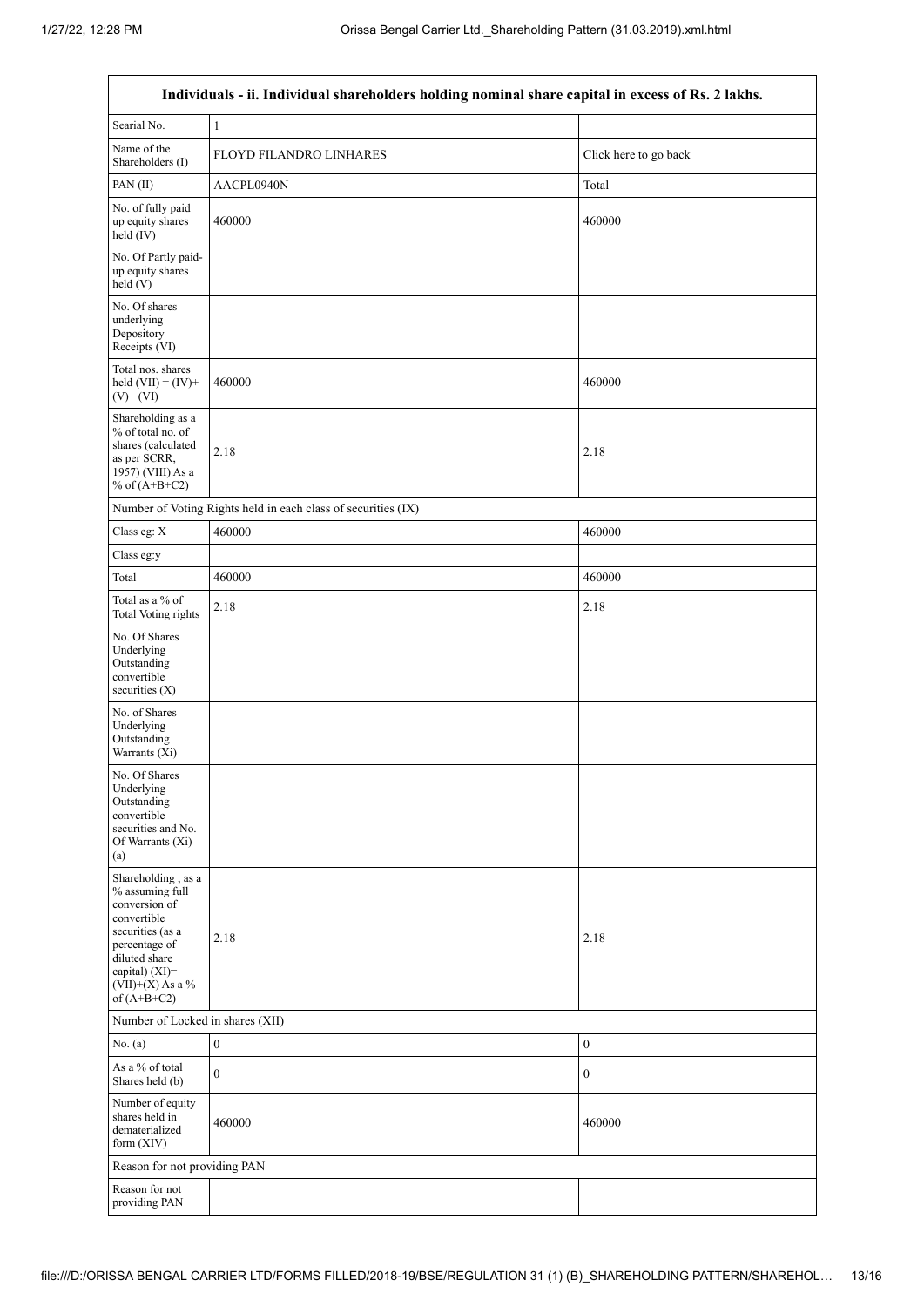| Any Other (specify)                                                                                                                                                                  |                                                               |                                              |                                                                    |                                                      |                                                      |                             |  |  |
|--------------------------------------------------------------------------------------------------------------------------------------------------------------------------------------|---------------------------------------------------------------|----------------------------------------------|--------------------------------------------------------------------|------------------------------------------------------|------------------------------------------------------|-----------------------------|--|--|
| Searial No.                                                                                                                                                                          | $\mathbf{1}$                                                  | $\sqrt{2}$                                   | 3                                                                  | $\overline{4}$                                       | 5                                                    |                             |  |  |
| Category                                                                                                                                                                             | <b>Bodies Corporate</b>                                       | <b>Bodies Corporate</b>                      | <b>Bodies Corporate</b>                                            | Clearing<br>Members                                  | <b>Bodies Corporate</b>                              |                             |  |  |
| Category / More<br>than 1 percentage                                                                                                                                                 | More than 1 percentage<br>of shareholding                     | More than 1<br>percentage of<br>shareholding | More than 1<br>percentage of<br>shareholding                       | More than 1<br>percentage of<br>shareholding         | More than 1<br>percentage of<br>shareholding         |                             |  |  |
| Name of the<br>Shareholders (I)                                                                                                                                                      | <b>INTERNATIONAL</b><br><b>FINANCIAL</b><br>SERVICES LTD.     | <b>NNM</b><br><b>SECURITIES</b>              | <b>RAIPUR</b><br><b>REALTY</b><br><b>PRIVATE</b><br><b>LIMITED</b> | <b>AJMERA</b><br><b>ASSOCIATES</b><br><b>LIMITED</b> | <b>NEW EDGE</b><br><b>VINIMAY</b><br>PRIVATE LIMITED | Click<br>here to<br>go back |  |  |
| PAN(II)                                                                                                                                                                              | AABCI4685H                                                    | AAACN8070G                                   | AAHCR0621C                                                         | AADCA7062J                                           | AADCN0586A                                           | Total                       |  |  |
| No. of the<br>Shareholders (I)                                                                                                                                                       | 1                                                             | 1                                            | $\mathbf{1}$                                                       | $\mathbf{1}$                                         | 1                                                    | $\boldsymbol{0}$            |  |  |
| No. of fully paid<br>up equity shares<br>held (IV)                                                                                                                                   | 312000                                                        | 484000                                       | 240000                                                             | 652000                                               | 212000                                               | $\boldsymbol{0}$            |  |  |
| No. Of Partly paid-<br>up equity shares<br>held (V)                                                                                                                                  |                                                               |                                              |                                                                    |                                                      |                                                      |                             |  |  |
| No. Of shares<br>underlying<br>Depository<br>Receipts (VI)                                                                                                                           |                                                               |                                              |                                                                    |                                                      |                                                      |                             |  |  |
| Total nos. shares<br>held $(VII) = (IV) +$<br>$(V)$ + $(VI)$                                                                                                                         | 312000                                                        | 484000                                       | 240000                                                             | 652000                                               | 212000                                               | $\boldsymbol{0}$            |  |  |
| Shareholding as a<br>% of total no. of<br>shares (calculated<br>as per SCRR,<br>1957) (VIII) As a<br>% of $(A+B+C2)$                                                                 | 1.48                                                          | 2.3                                          | 1.14                                                               | 3.09                                                 | 1.01                                                 | 0                           |  |  |
|                                                                                                                                                                                      | Number of Voting Rights held in each class of securities (IX) |                                              |                                                                    |                                                      |                                                      |                             |  |  |
| Class eg: X                                                                                                                                                                          | 312000                                                        | 484000                                       | 240000                                                             | 652000                                               | 212000                                               | $\boldsymbol{0}$            |  |  |
| Class eg:y                                                                                                                                                                           |                                                               |                                              |                                                                    |                                                      |                                                      |                             |  |  |
| Total                                                                                                                                                                                | 312000                                                        | 484000                                       | 240000                                                             | 652000                                               | 212000                                               | $\mathbf{0}$                |  |  |
| Total as a % of<br>Total Voting rights                                                                                                                                               | 1.48                                                          | 2.3                                          | 1.14                                                               | 3.09                                                 | 1.01                                                 | $\boldsymbol{0}$            |  |  |
| No. Of Shares<br>Underlying<br>Outstanding<br>convertible<br>securities (X)                                                                                                          |                                                               |                                              |                                                                    |                                                      |                                                      |                             |  |  |
| No. of Shares<br>Underlying<br>Outstanding<br>Warrants (Xi)                                                                                                                          |                                                               |                                              |                                                                    |                                                      |                                                      |                             |  |  |
| No. Of Shares<br>Underlying<br>Outstanding<br>convertible<br>securities and No.<br>Of Warrants (Xi)<br>(a)                                                                           |                                                               |                                              |                                                                    |                                                      |                                                      |                             |  |  |
| Shareholding, as a<br>% assuming full<br>conversion of<br>convertible<br>securities (as a<br>percentage of<br>diluted share<br>capital) (XI)=<br>$(VII)+(X)$ As a %<br>of $(A+B+C2)$ | 1.48                                                          | 2.3                                          | 1.14                                                               | 3.09                                                 | 1.01                                                 | $\mathbf{0}$                |  |  |
| Number of Locked in shares (XII)                                                                                                                                                     |                                                               |                                              |                                                                    |                                                      |                                                      |                             |  |  |
| No. (a)                                                                                                                                                                              | $\boldsymbol{0}$                                              | $\boldsymbol{0}$                             | $\boldsymbol{0}$                                                   | $\boldsymbol{0}$                                     | $\boldsymbol{0}$                                     | $\mathbf{0}$                |  |  |
| As a % of total<br>Shares held (b)                                                                                                                                                   | $\overline{0}$                                                | $\boldsymbol{0}$                             | $\boldsymbol{0}$                                                   | $\boldsymbol{0}$                                     | $\boldsymbol{0}$                                     | $\boldsymbol{0}$            |  |  |